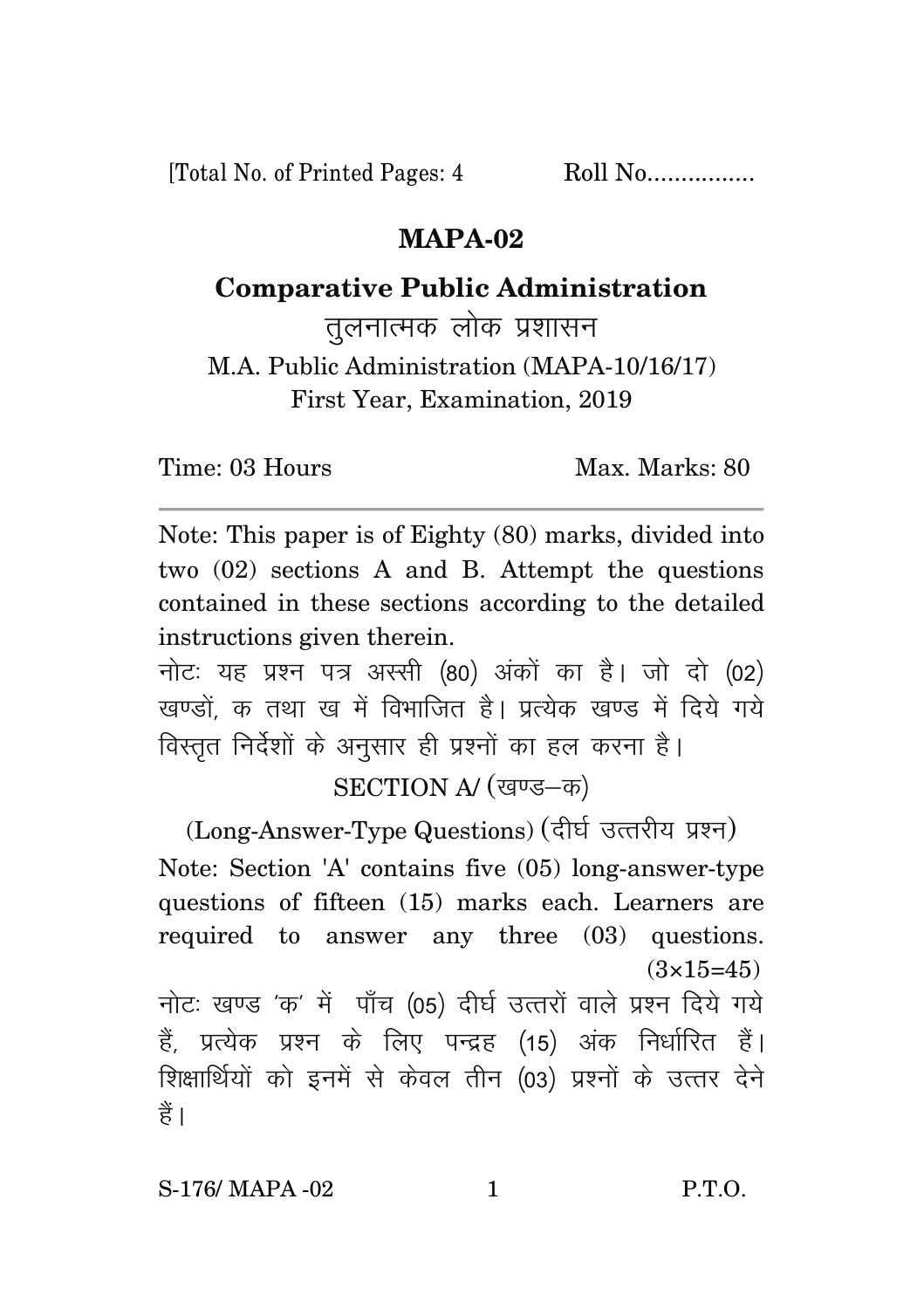Describe the nature and scope of comparative  $1.$ Public administration.

तुलनात्मक लोक प्रशासन की प्रकृति एवं क्षेत्र की व्याख्या कीजिये।

Compare the administrative system of India and  $2^{1}$ U.S.A.

भारत एवं अमरीका की प्रशासनिक व्यवस्था की तुलना कीज़िये।

Discuss the typology given by F.W. Riggs  $\mathbf{R}$ regarding developing countries. Discuss prismatic society in detail.

विकासशील देशों के सन्दर्भ में एफ.डब्लू.रिग्स द्वारा विकसित प्रतिमान को स्पष्ट कीजिये। पिस्मेटिक समाज की विस्तारपर्वक विवेचना कीजिये।

 $4.$ In what way have the behavioural approach introduced new conceptual tools in public administration? Give detail.

व्यवहारवादी उपागम ने किस प्रकार लोक प्रशासन मे नवीन अवधारणात्मक उपकरणों का पवर्तन किया? विवरण टीजिये।

Enumerate the "Institutional Linkages" among  $5<sup>1</sup>$ the three tier system of Panchayati Raj. Have these functioned satisfactorily.

पंचायती राज संस्थाओं की त्रि–स्तरीय प्रणाली मे संस्थागत सम्बन्ध स्पष्ट कीजिये। क्या ये सन्तोषजनक कार्य कर रहे हैं?

 $P.T.O.$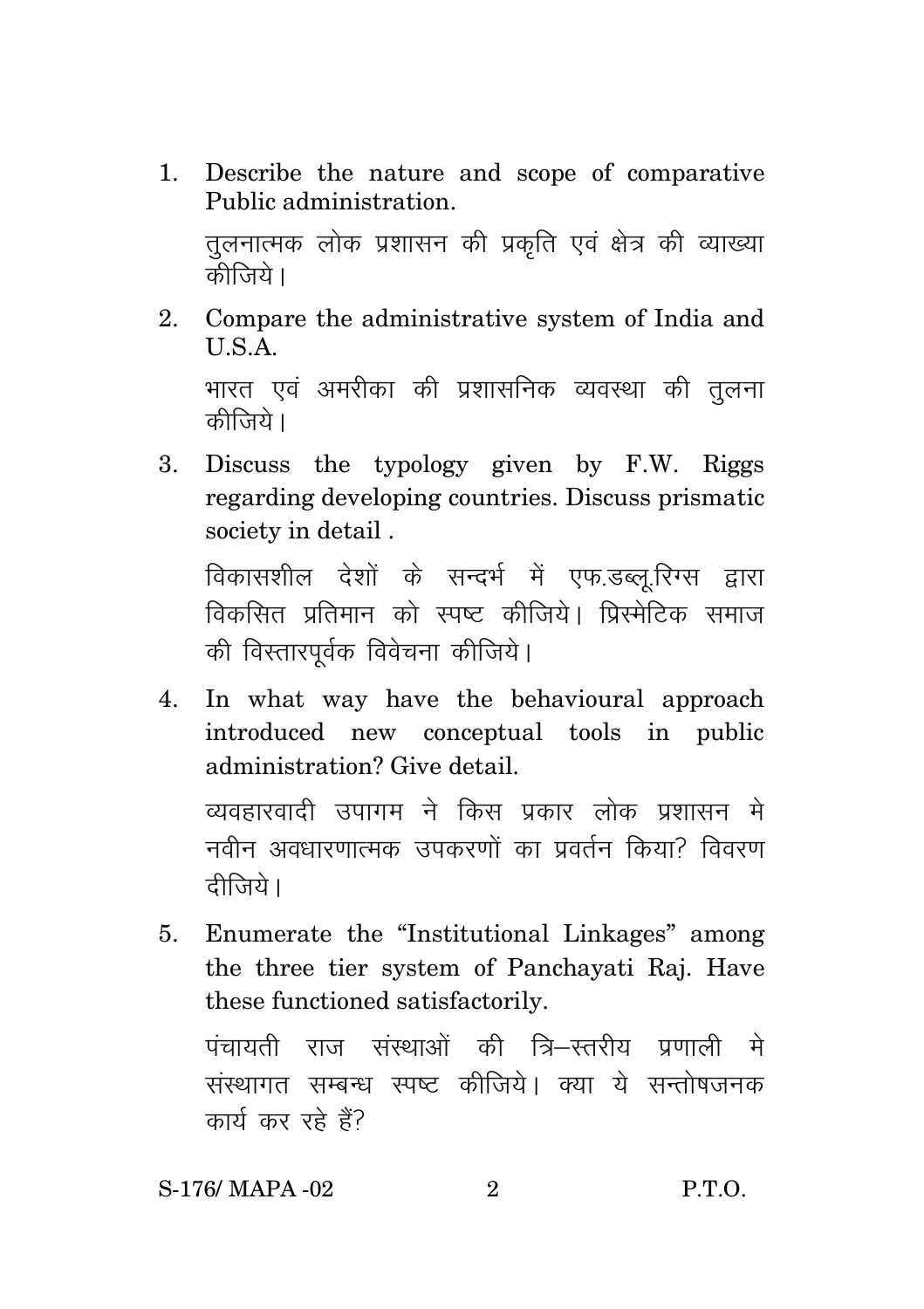## Section B / (खण्ड-ख) (Short Answer Type Questions) (लघु उत्तरों वाले प्रश्न)

Note: Section 'B' contains eight (08) short-answer type questions of seven (07) marks each. Learners are required to answer any five (05) question only.  $(5 \times 7 = 35)$ 

नोटः खण्ड 'ख' में आठ (08) लघु उत्तरों वाले प्रश्न दिए गये हैं, प्रत्येक प्रश्न के लिए सात (07) अंक निर्धारित हैं। शिक्षार्थियों को इनमें से केवल पाँच (05) प्रश्नों के उत्तर देने हैं।

1. Evoluate the concept of comparative public administration.

तूलनात्मक लोक प्रशासन की अवधारणा की विवेचना कीजिये ।

2. What is the relationship between "Sala Model" and "Prismatic society"

रिग्स के ''साला प्रतिमान'' एवं ''प्रिज्मेटिक प्रतिमान'' मे क्या सम्बन्ध है?

3. State major characteristics of development administration.

विकास प्रशासन की प्रमुख विशेषताऐं बताइये।

4. How to define "Functions" in structural-Functional approach.

संरचनात्मक-प्रकार्यात्मक अभिगम मे ''प्रकार्यो'' को कैसे परिभाषित किया जाता है?